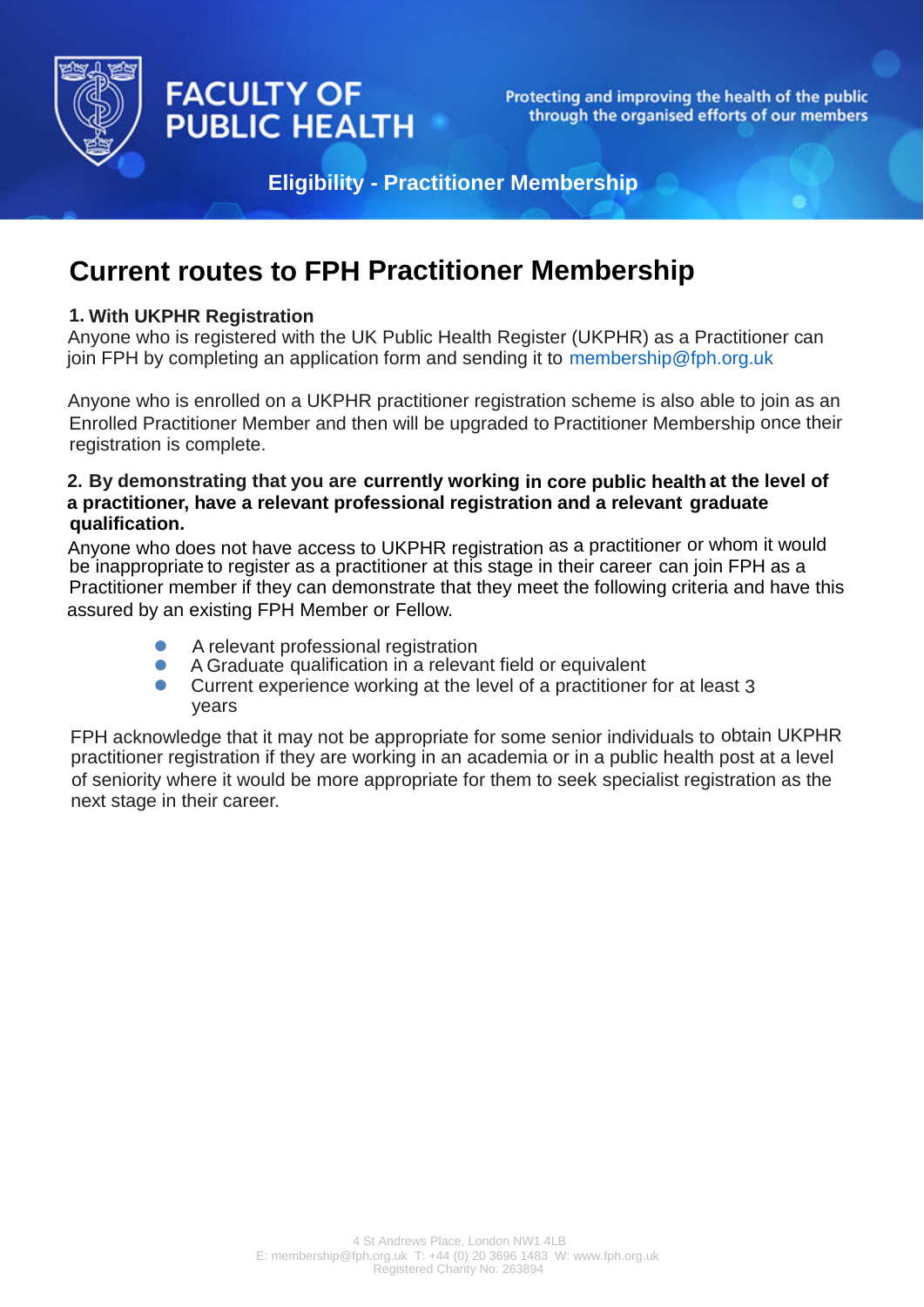## **Meaning of terms**

### **What do we mean by core public health?**

FPH considers core public health practice to be work which contributes to one or more of the three domains of public health:

- 1. Health improvement, including work to improve mental and physical health as well as health inequalities
- 2. Health protection, including disease prevention, environmental health and urban planning
- 3. [Improving services for clinical effectiveness, efficiency, service planning, audit and eva](https://www.healthcareers.nhs.uk/explore-roles/public-health/public-health-practitioner)luation, equity or clinical governance

Public [health intelligence which supports these three domains, including academic](https://assets.publishing.service.gov.uk/government/uploads/system/uploads/attachment_data/file/507518/CfWI_Mapping_the_core_public_health_workforce.pdf) research, is also considered core public health.

This definition can be applied to anyone who considers public health as being part of their role.

### **[What do we mean by relevant professional registration?](https://www.healthcareers.nhs.uk/about/resources/public-health-skills-and-knowledge-framework)**

FPH recognises UK professional registration which provides competency based assessments for professionals working at a level appropriate for public health practitioners. This includes but is not limited to the following registration types:

- Practitioner registration with the UK Public Health Register (UKPHR)
- The Health and Care Professionals Council (HCPC)
- The Academy of Healthcare Scientists
- The Nursing and Midwifery Council (NMC)
- The General Dental Council (GDC)
- The General Pharmaceutical Council (GPhC)
- The General Medical Council (GMC)

#### **What do we mean by relevant graduate qualification?**

A qualification at level 6 or above in the Regulated Qualifications Framework (or equivalent) that is related to the practice of public health. In some cases both the level and relevance will be obvious, for example a Diploma or Masters in Public Health, but when this is not the case the applicant should explain the relevance of their qualification to public health.